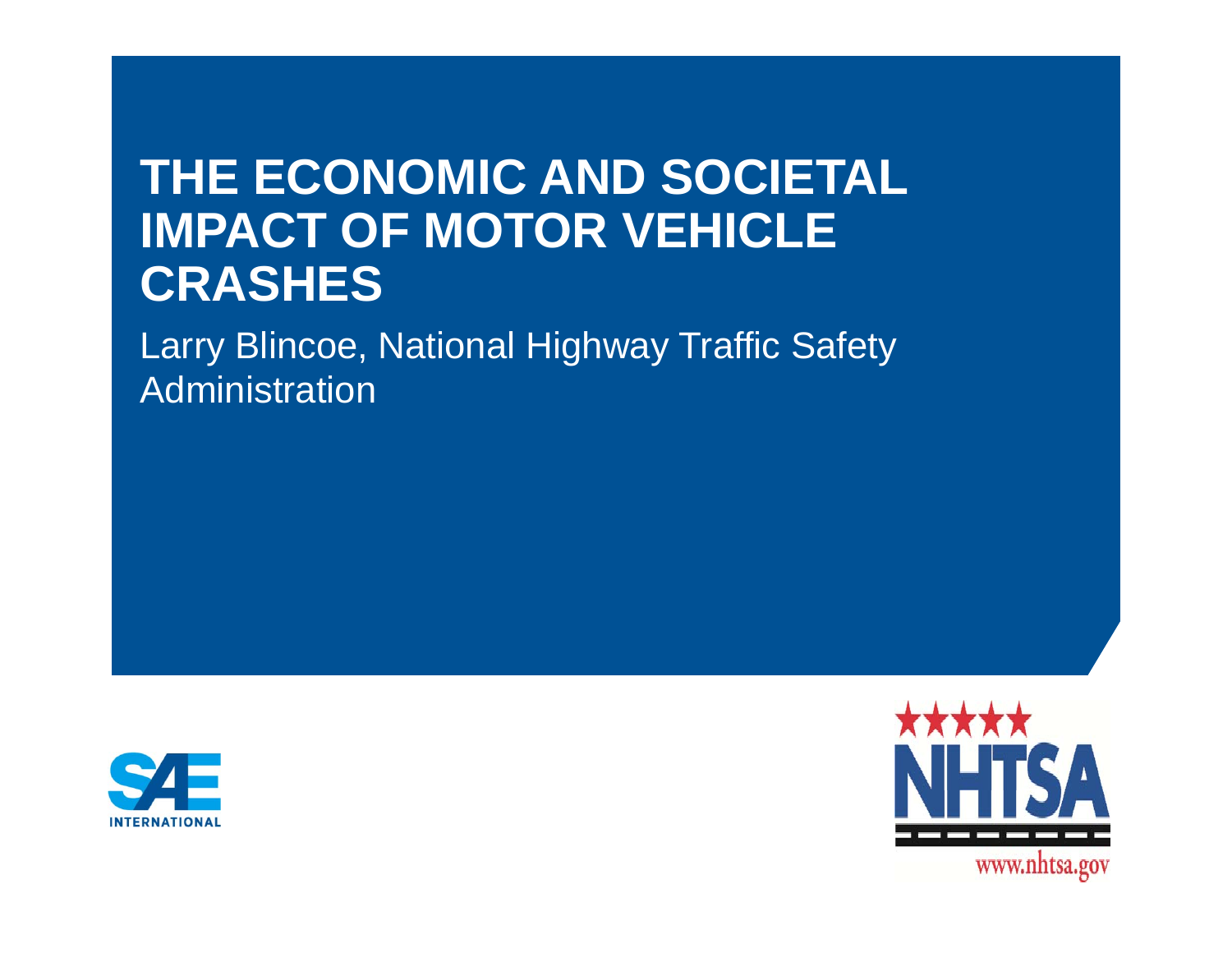## **Basic Findings**

|                          | 2010          | 2000          |
|--------------------------|---------------|---------------|
| <b>Fatalities</b>        | 32,999        | 41,821        |
| <b>Nonfatal Injuries</b> | 3.9 million   | 5.3 million   |
| <b>Damaged Vehicles</b>  | 24 million    | 28 million    |
| <b>Economic Cost</b>     | \$277 billion | \$231 billion |
| <b>Societal Harm</b>     | \$871 billion | <b>NA</b>     |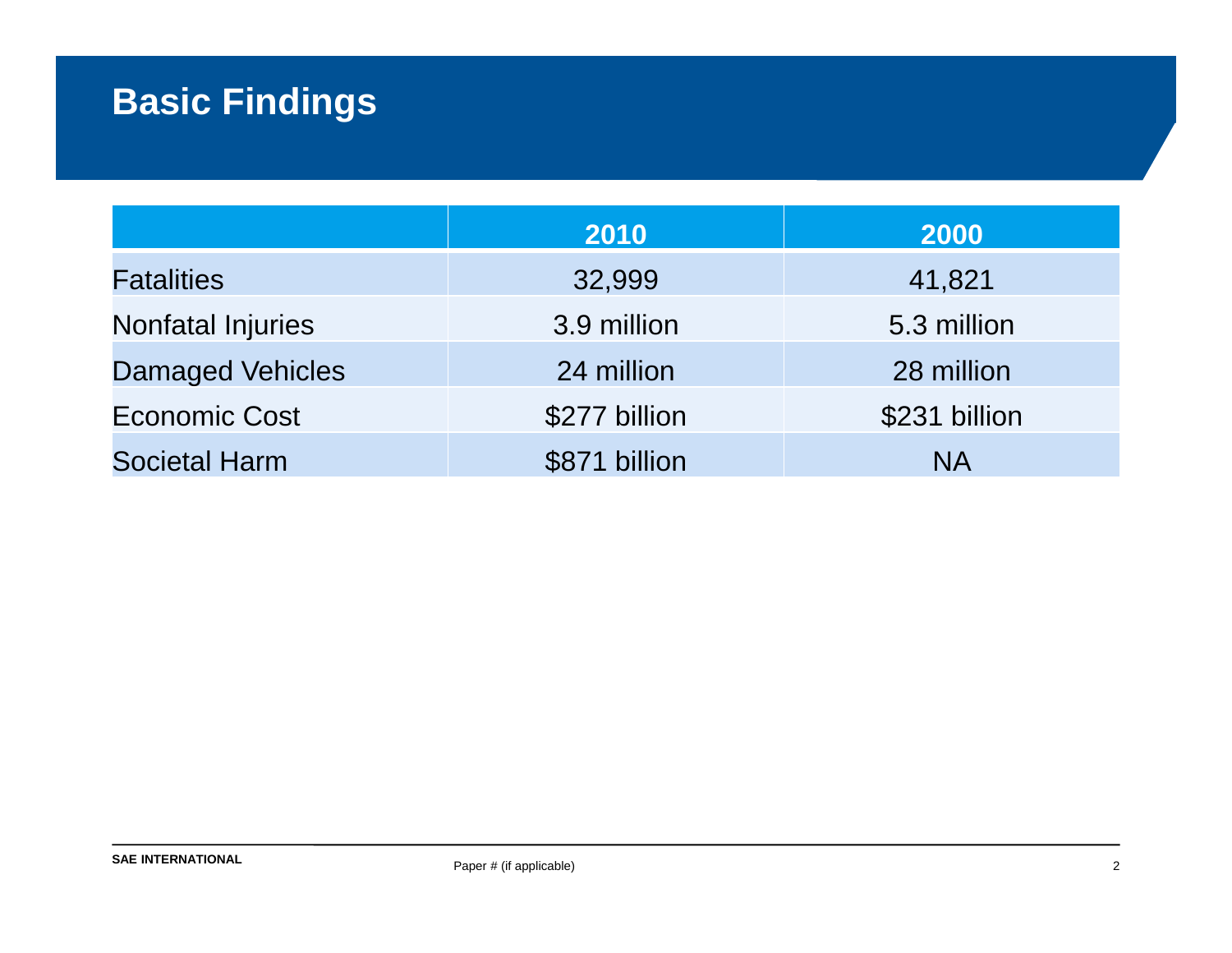### **Many Crashes are Unreported**



#### **Distribution of Police Reported/Unreported Injuries**

**SAE INTERNATIONAL**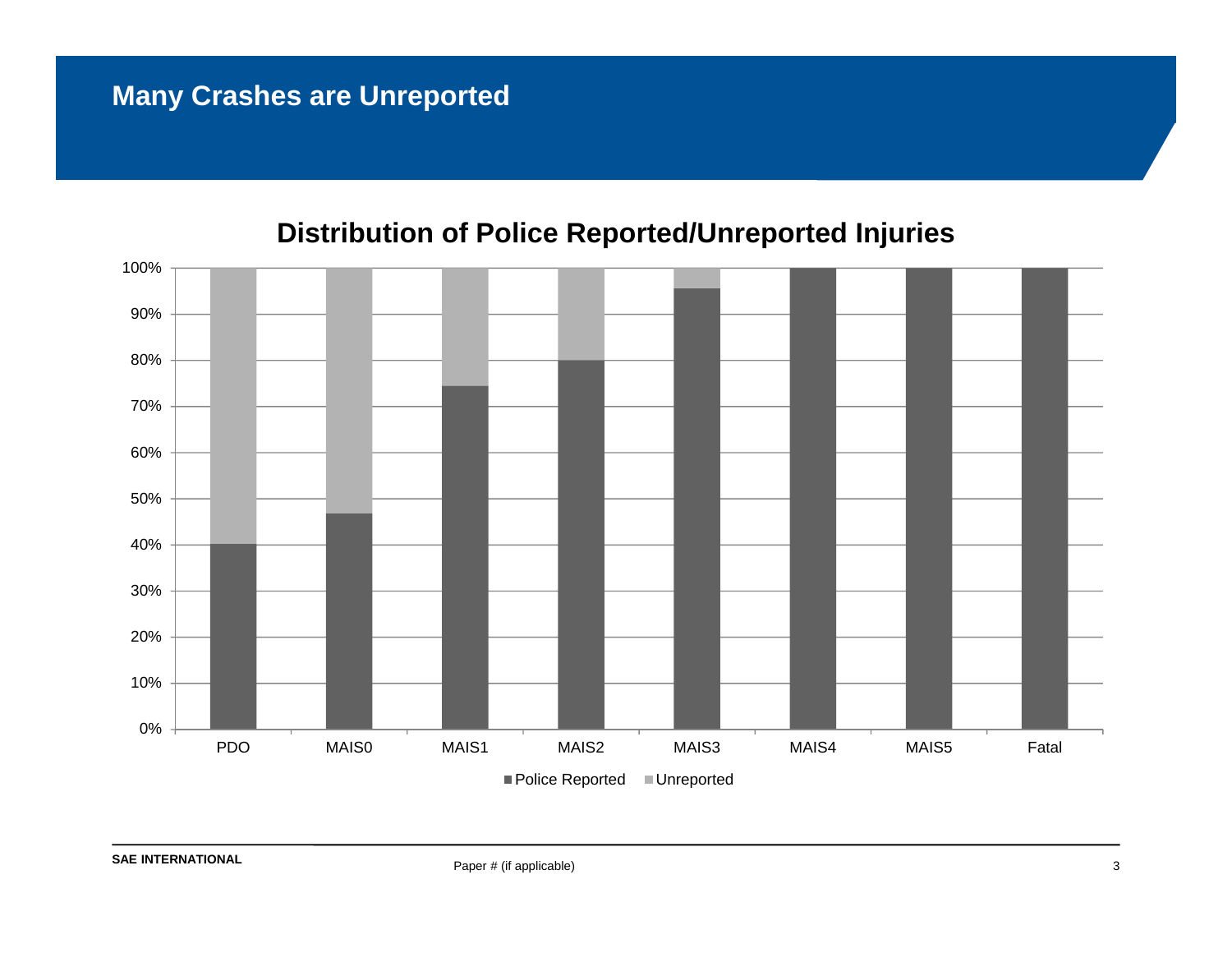### **Economic Cost Components**

**Medical CareEmergency Services Market Productivity Household Productivity Legal Costs Insurance Administrative CostsWorkplace Costs Property Damage Congestion**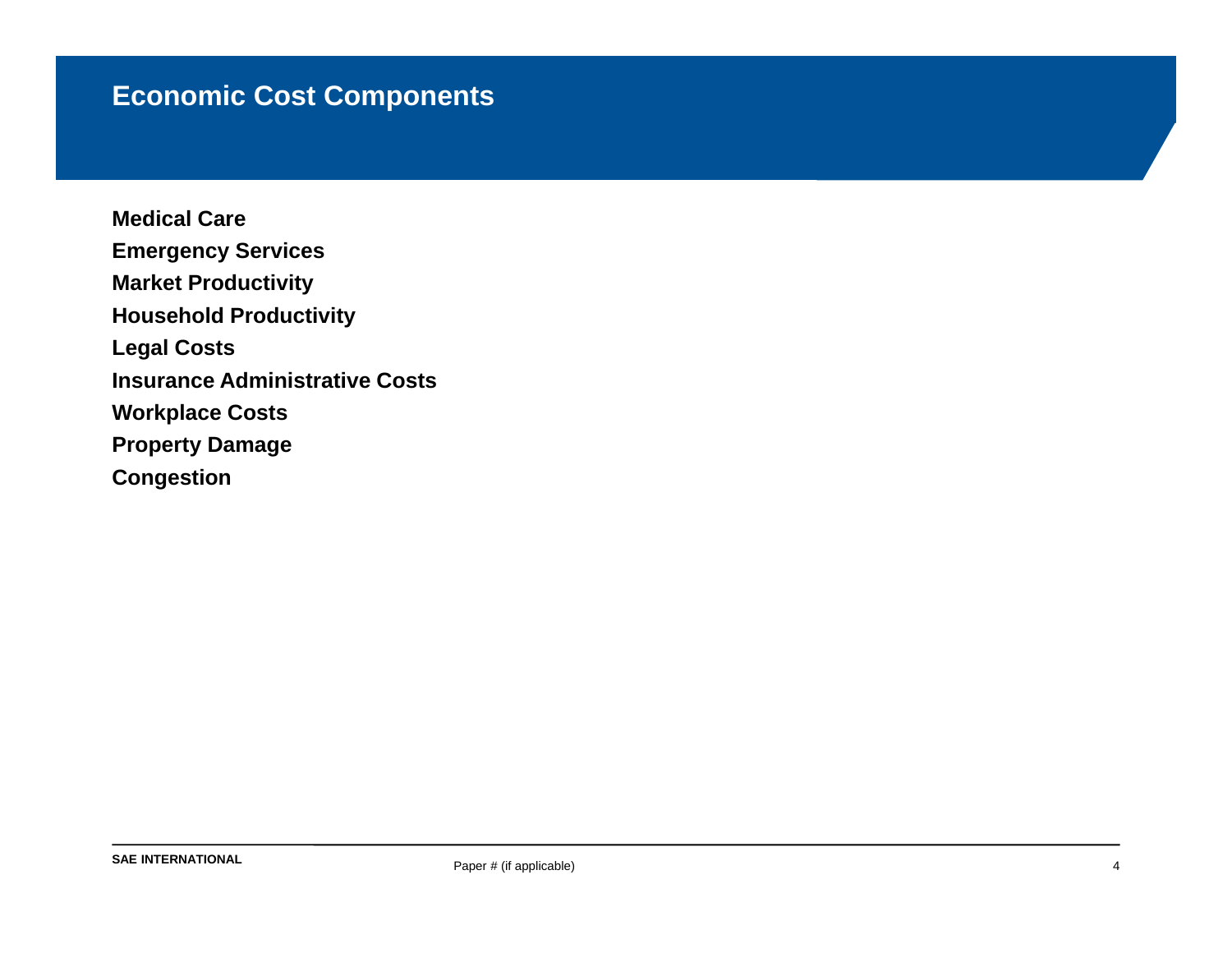### **Which Impacts are the Most Costly?**

#### **Components of Total Economic Costs**

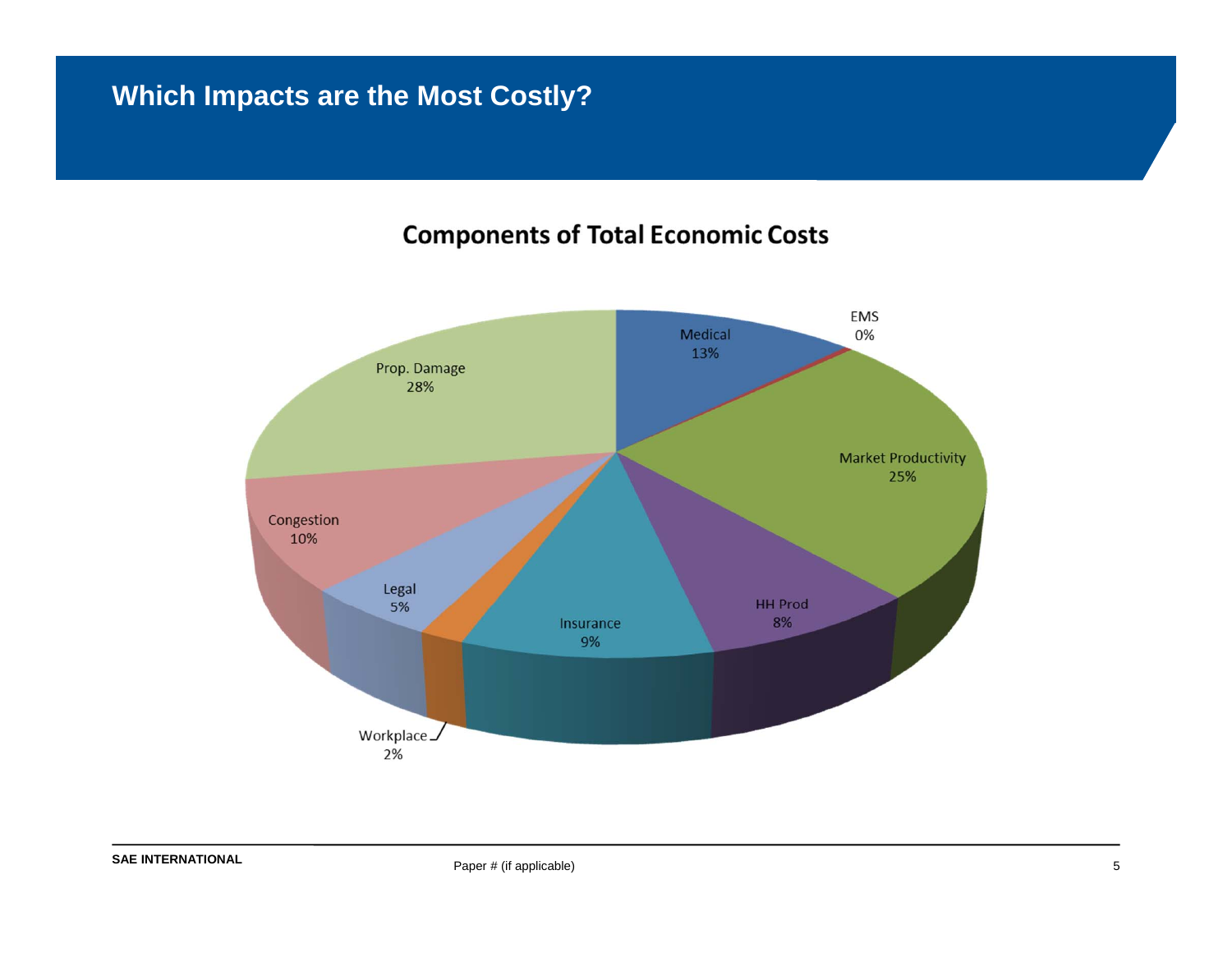### **Comprehensive Impacts**

#### **Components of Comprehensive Costs**

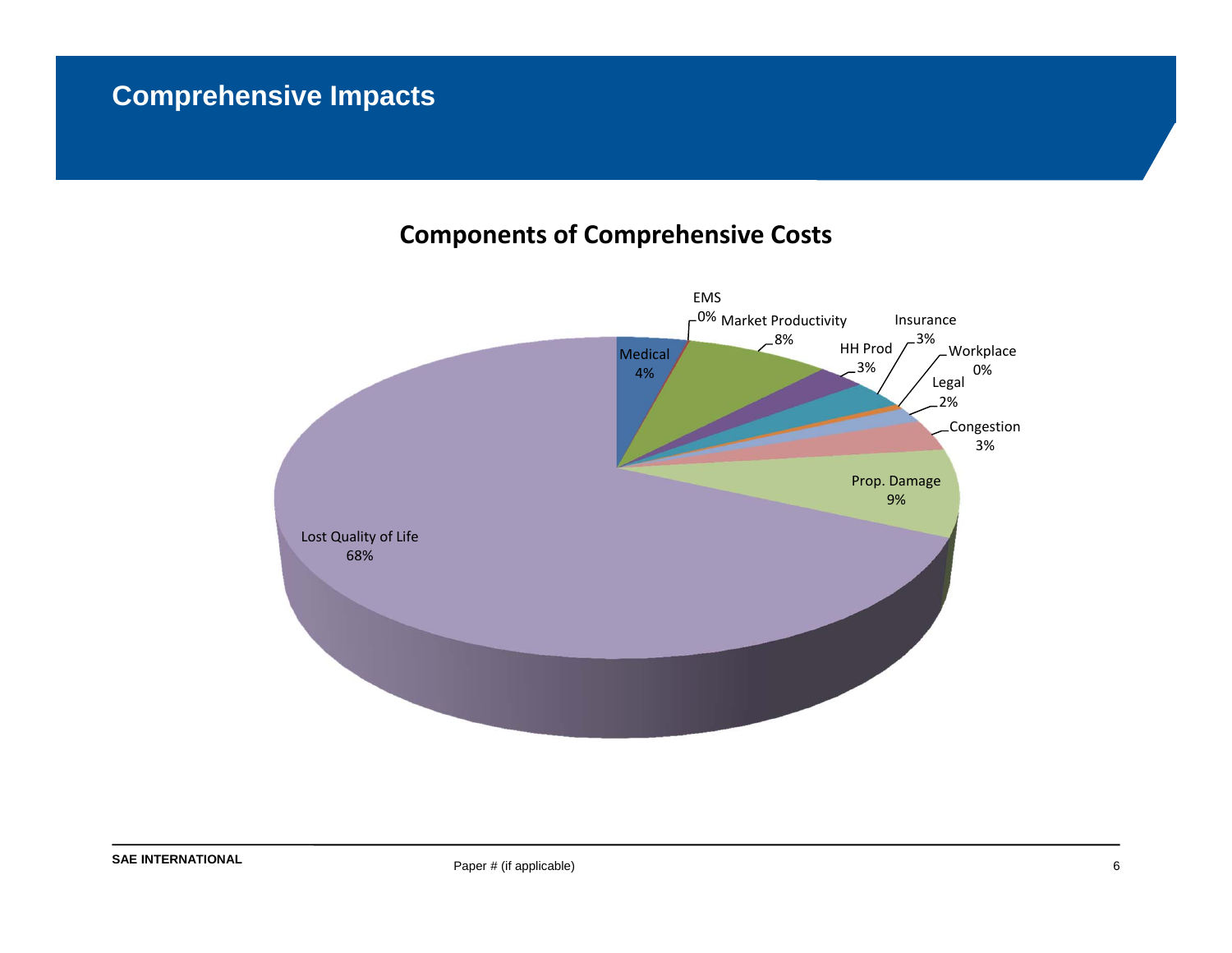### **Who Pays the Costs?**

#### **Source of Payment for Motor Vehicle Crash Costs**

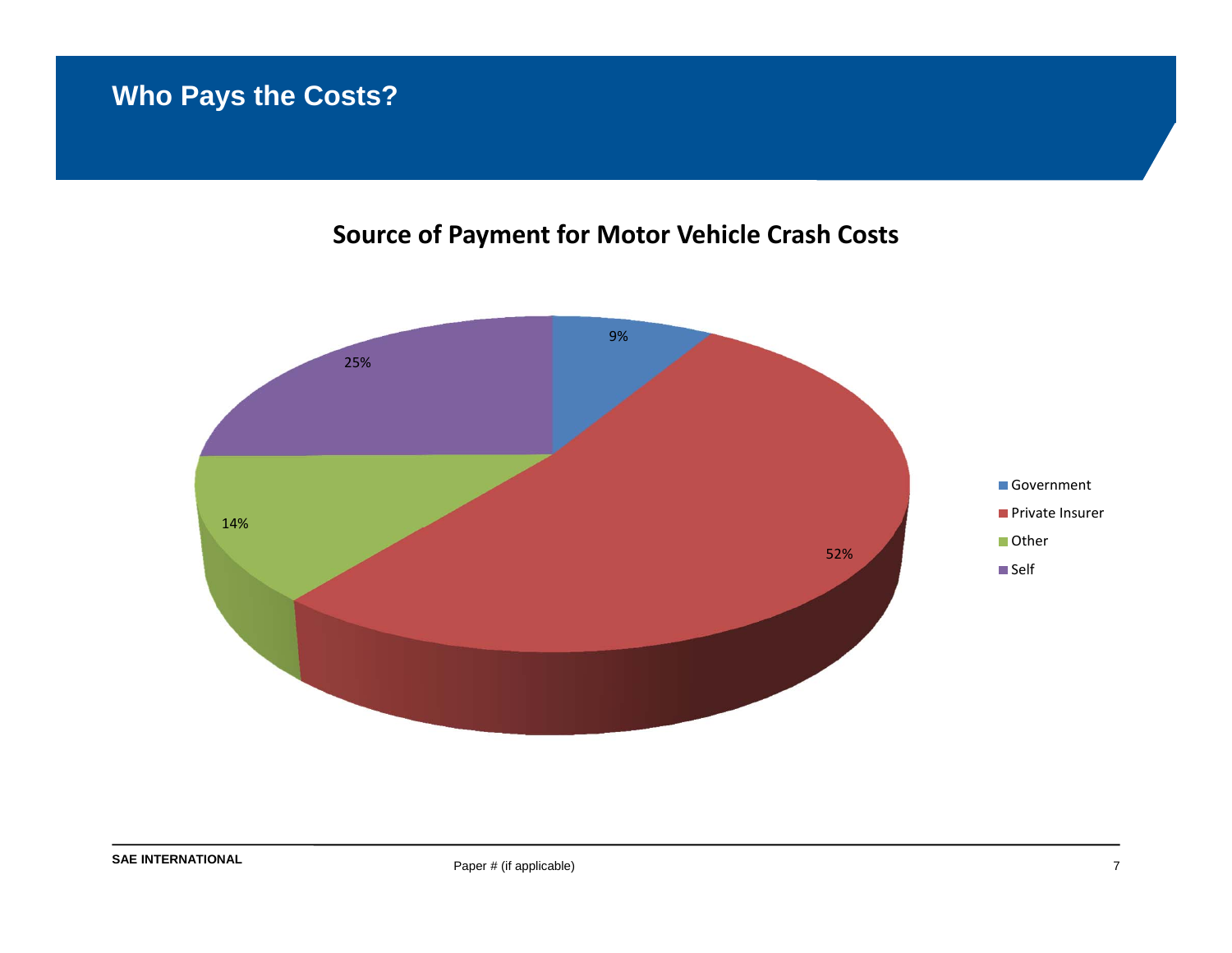#### **Costs of Behavioral Risk Factors**

**Alcohol useSpeeding Distracted Driving Motorcycle Helmet non-use Seat Belt non-use**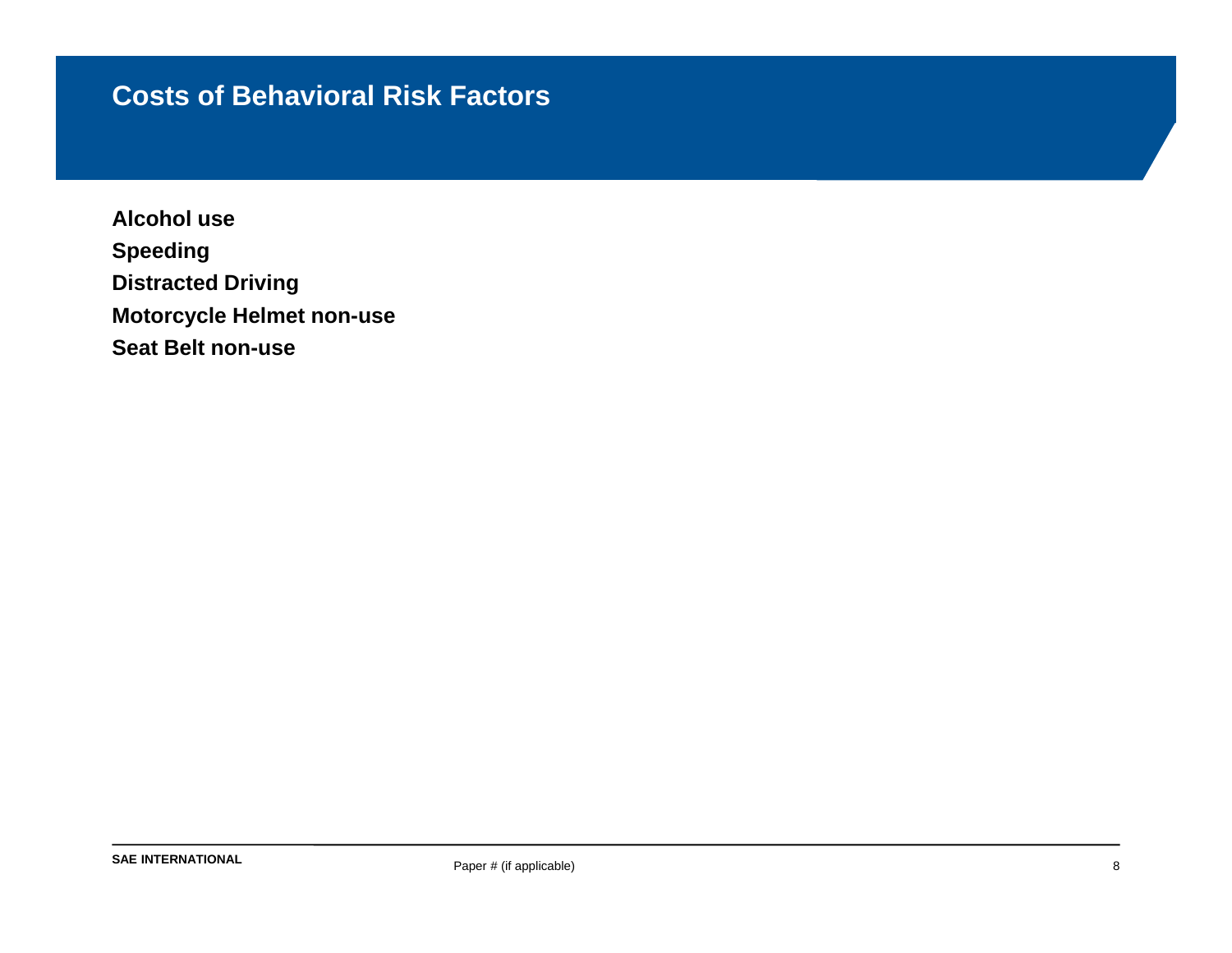### **Alcohol involvement by crash severity**

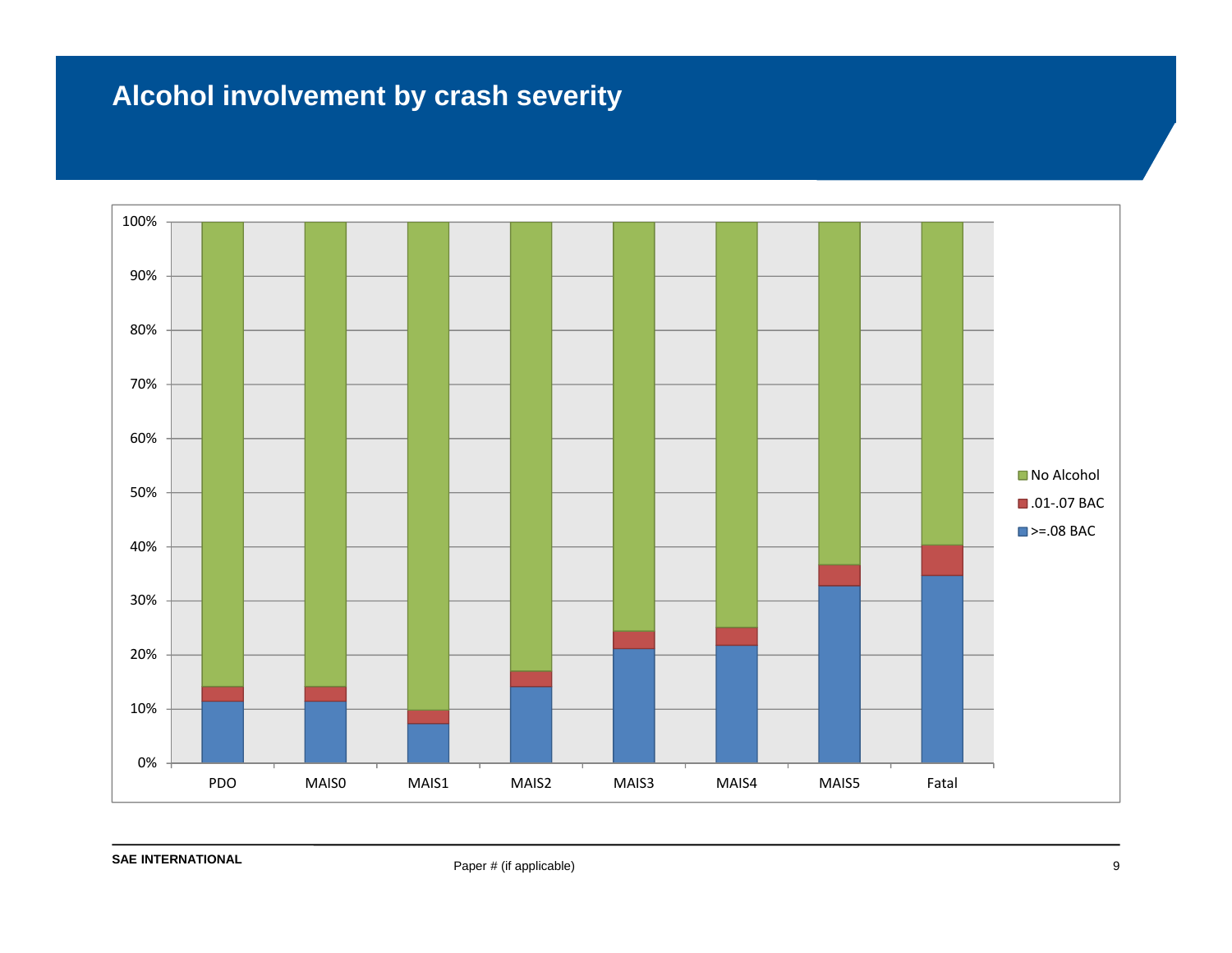### **Crash risk rises dramatically when BAC exceeds .08**

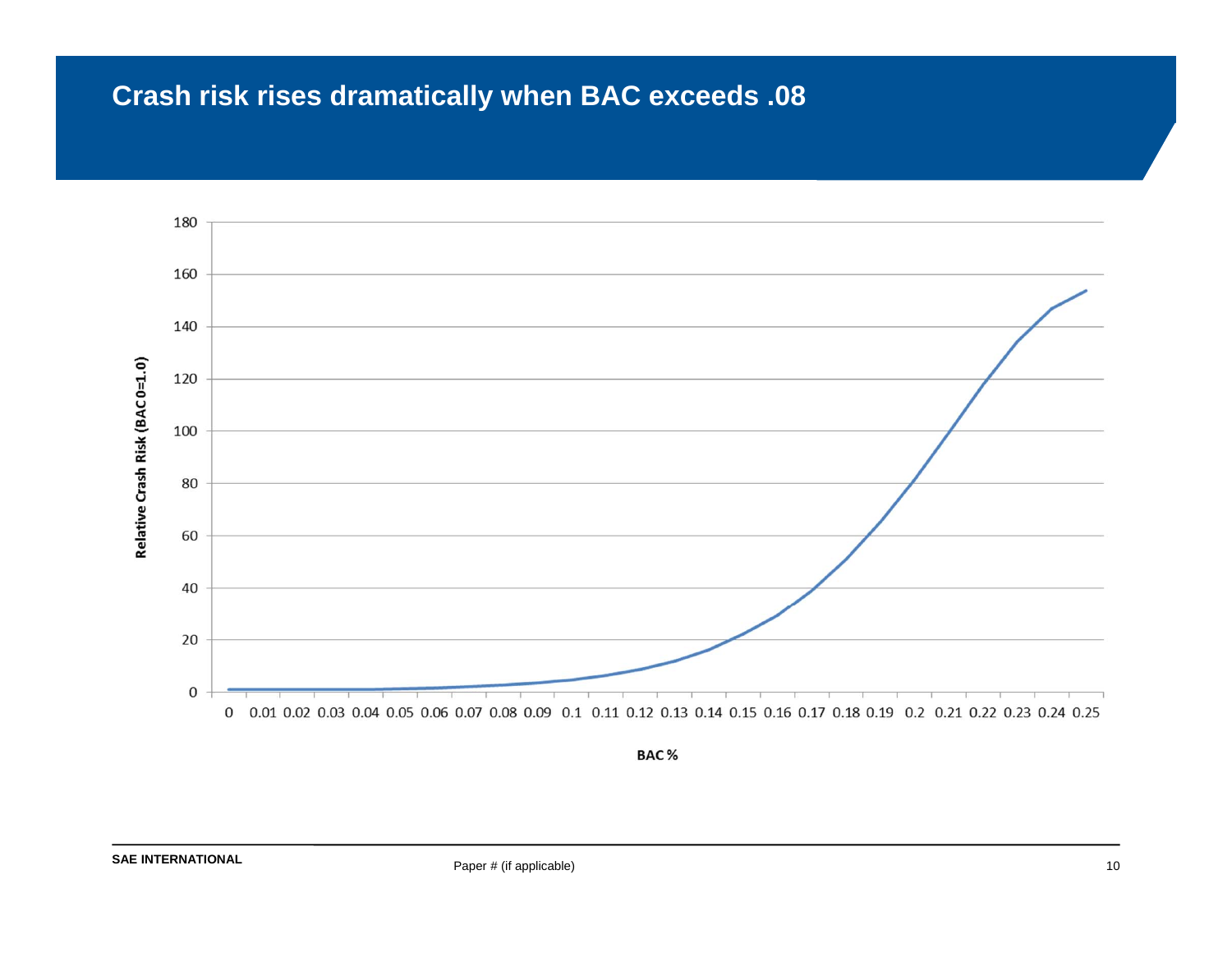### **Alcohol is not necessarily the cause of the crash**

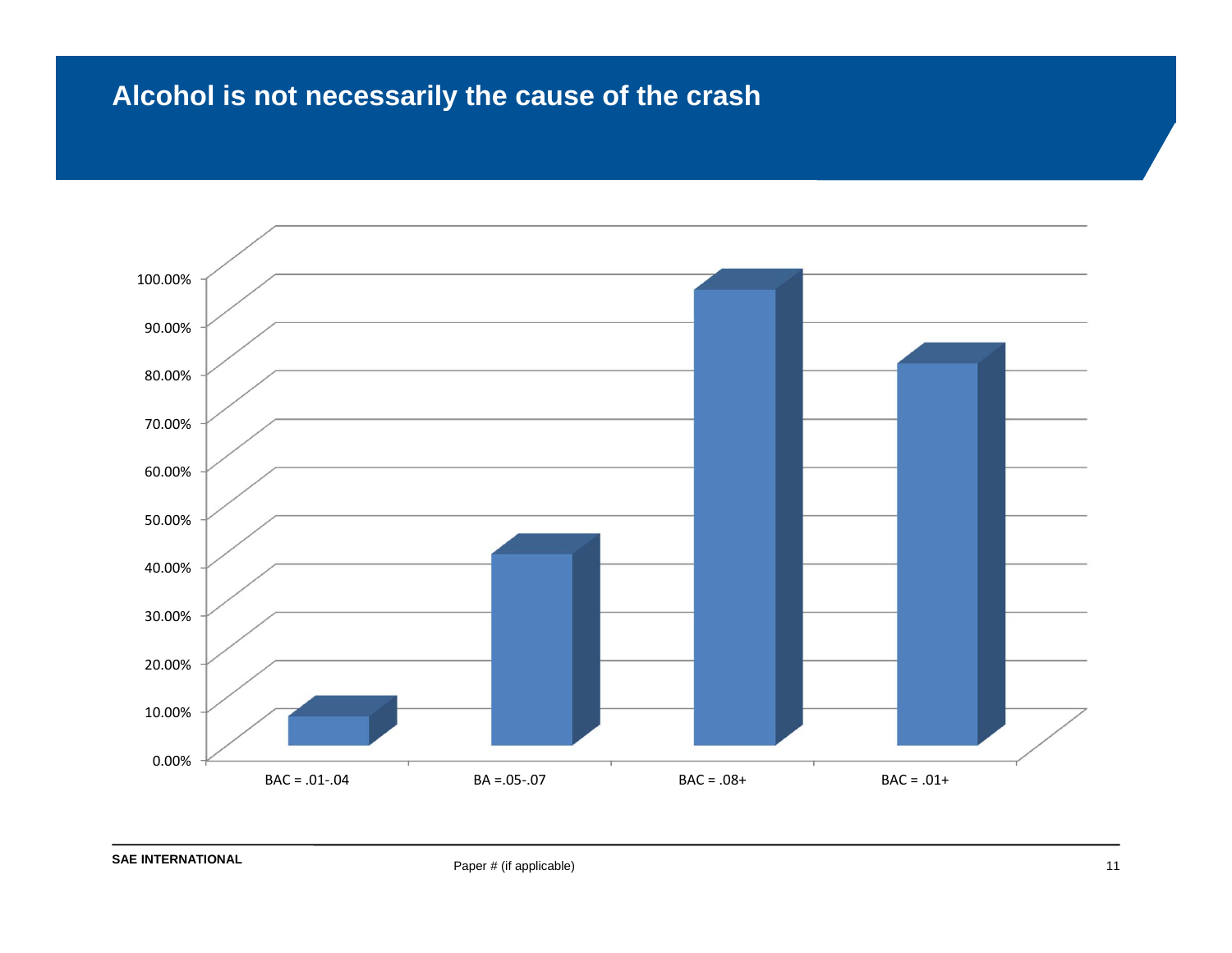### **Motorcycle Helmets**

#### Realized and Unrealized Fatality Benefits from Motorcycle Helmet **Use**

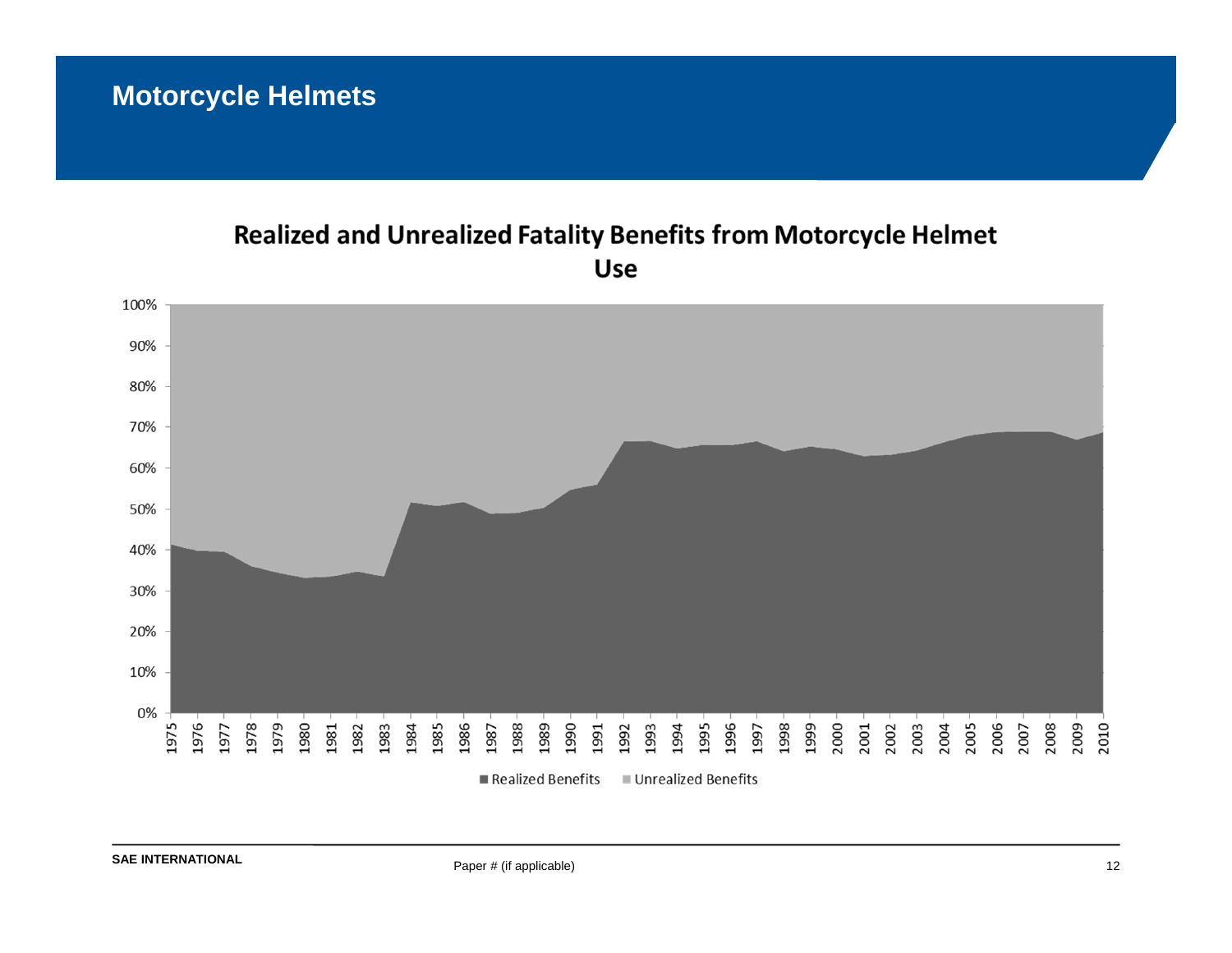### **Impacts of Motorcycle Helmet Use**

|                            | <b>Saved</b> | <b>Lost</b> | % Realized |
|----------------------------|--------------|-------------|------------|
| Lives (annual)             | 1,556        | 708         | 69%        |
| Lives 1975-2010            | 33,544       | 28,878      | 54%        |
|                            |              |             |            |
| Economic B\$ (annual)      | \$3          | \$1         | 68%        |
| Economic B\$ 1975-<br>2010 | \$62         | \$49        | 56%        |
|                            |              |             |            |
| Harm B\$ (annual)          | \$17         | \$8         | 69%        |
|                            |              |             |            |
| Harm B\$ 1975-2010         | \$370        | \$300       | 55%        |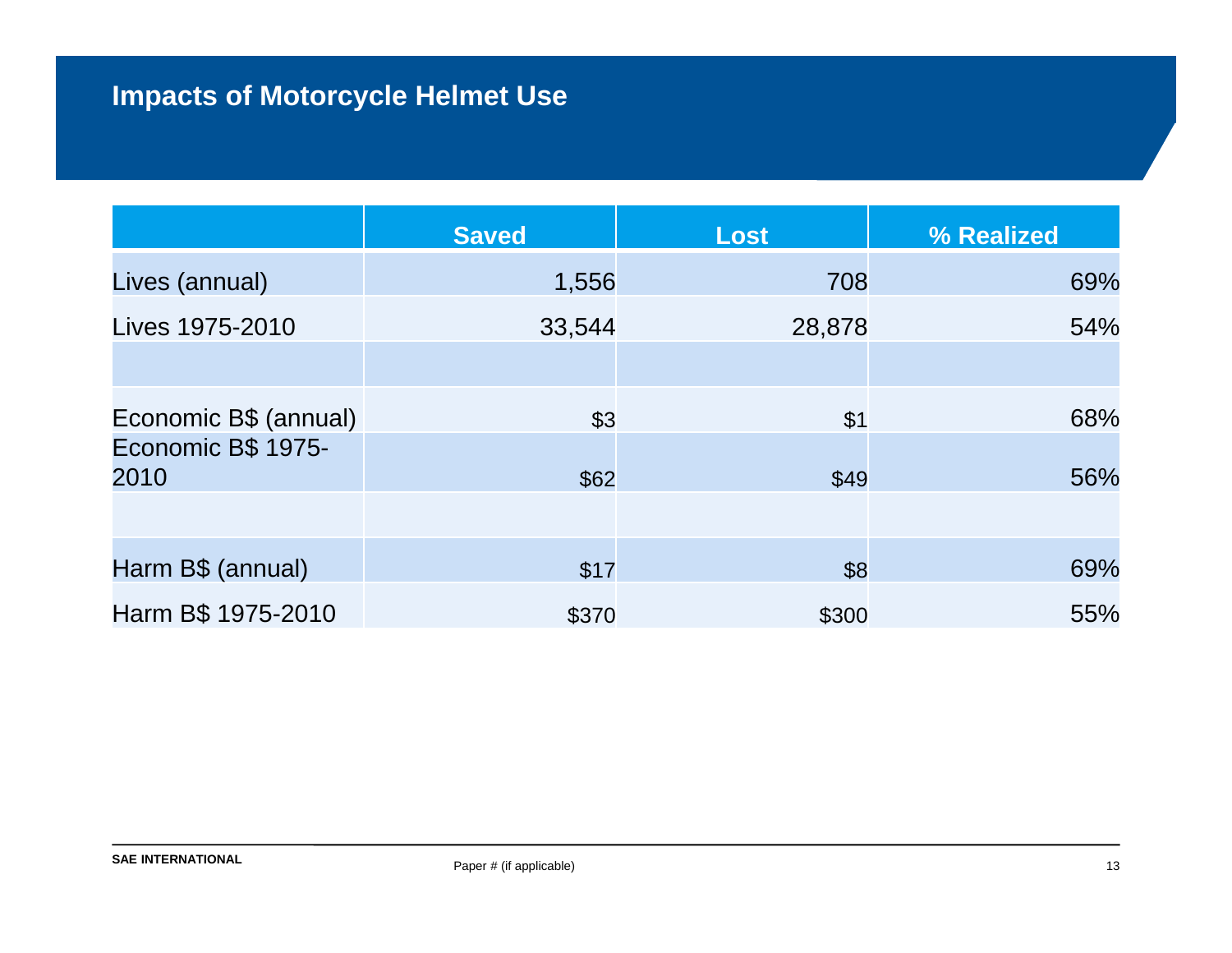#### **Seat Belts**



#### Realized and Unrealized Fatality Benefits from Seat Belt Use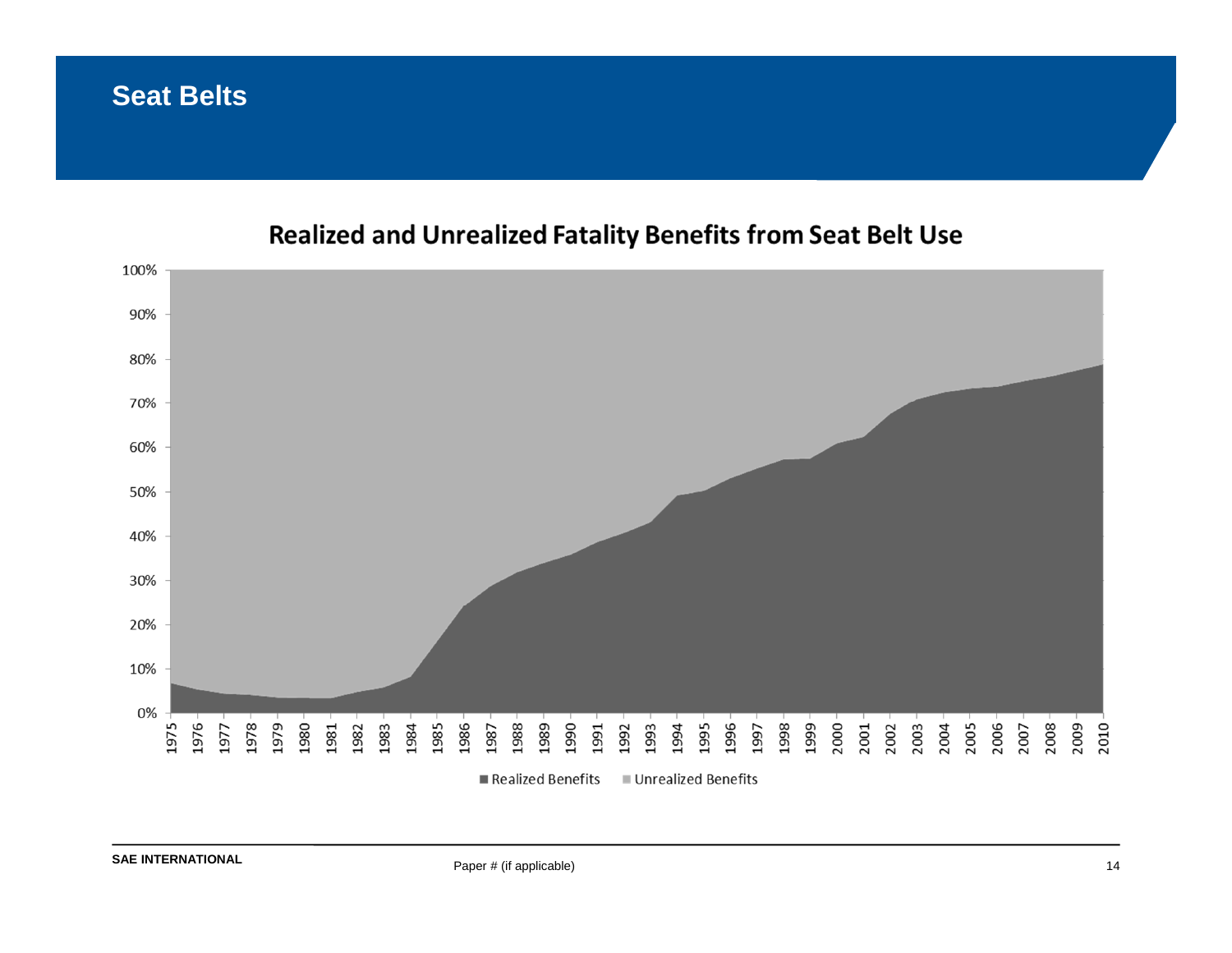### **Impacts of Seat Belt Use**

|                            | <b>Saved</b> | <b>Lost</b> | % Realized |
|----------------------------|--------------|-------------|------------|
| Lives (annual)             | 12,500       | 3,350       | 79%        |
| Lives 1975-2010            | 280,000      | 367,000     | 43%        |
|                            |              |             |            |
| Economic B\$ (annual)      | \$69         | \$14        | 83%        |
| Economic B\$ 1975-<br>2010 | \$1,610      | \$1,490     | 52%        |
|                            |              |             |            |
| Harm B\$ (annual)          | \$349        | \$72        | 83%        |
| Harm B\$ 1975-2010         | \$8,066      | \$7,776     | 51%        |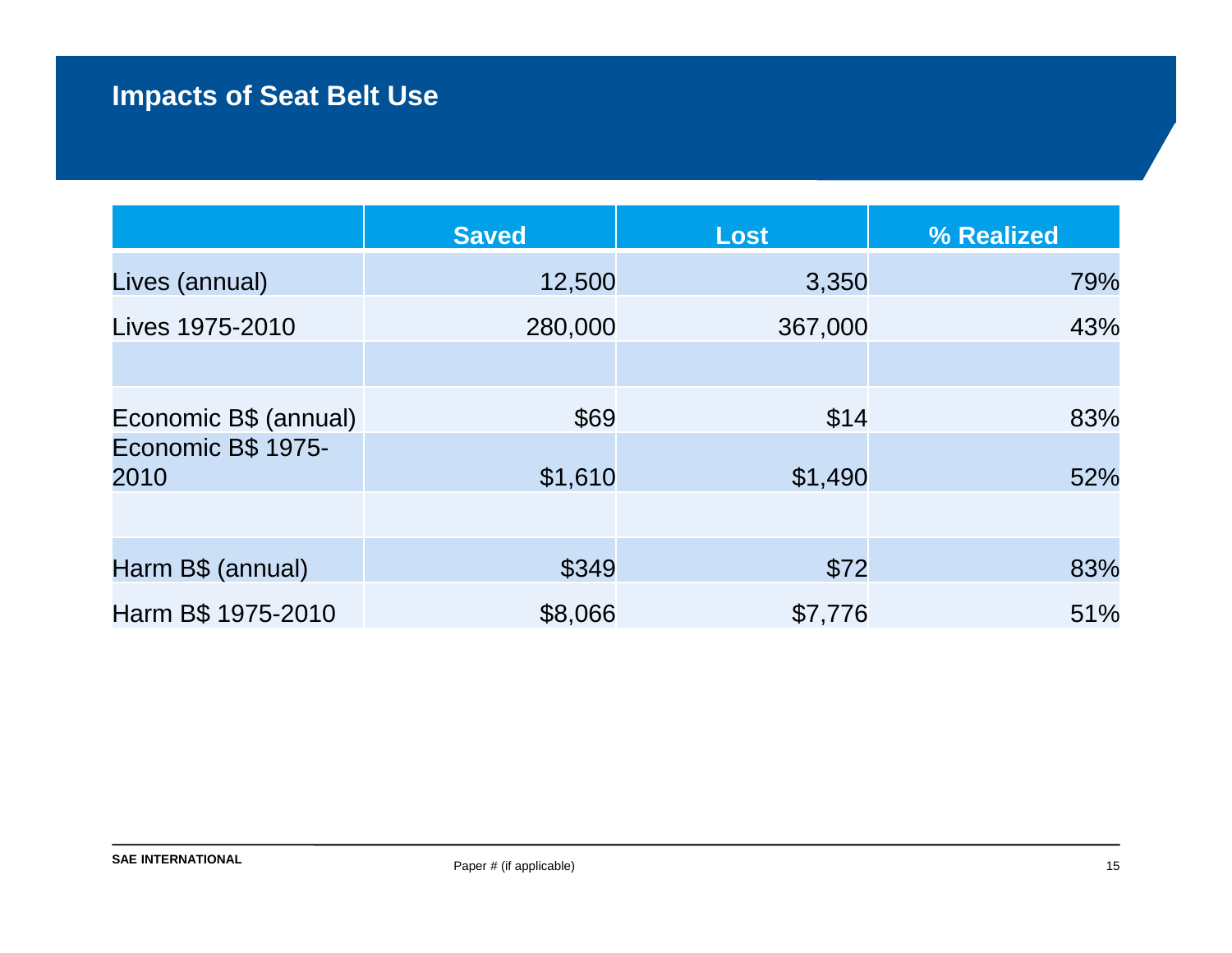### **Relative Impact of Behavioral Risk Factors, Economic Costs**



#### **Economic Cost of Behavioral Risk Factors(\$B)**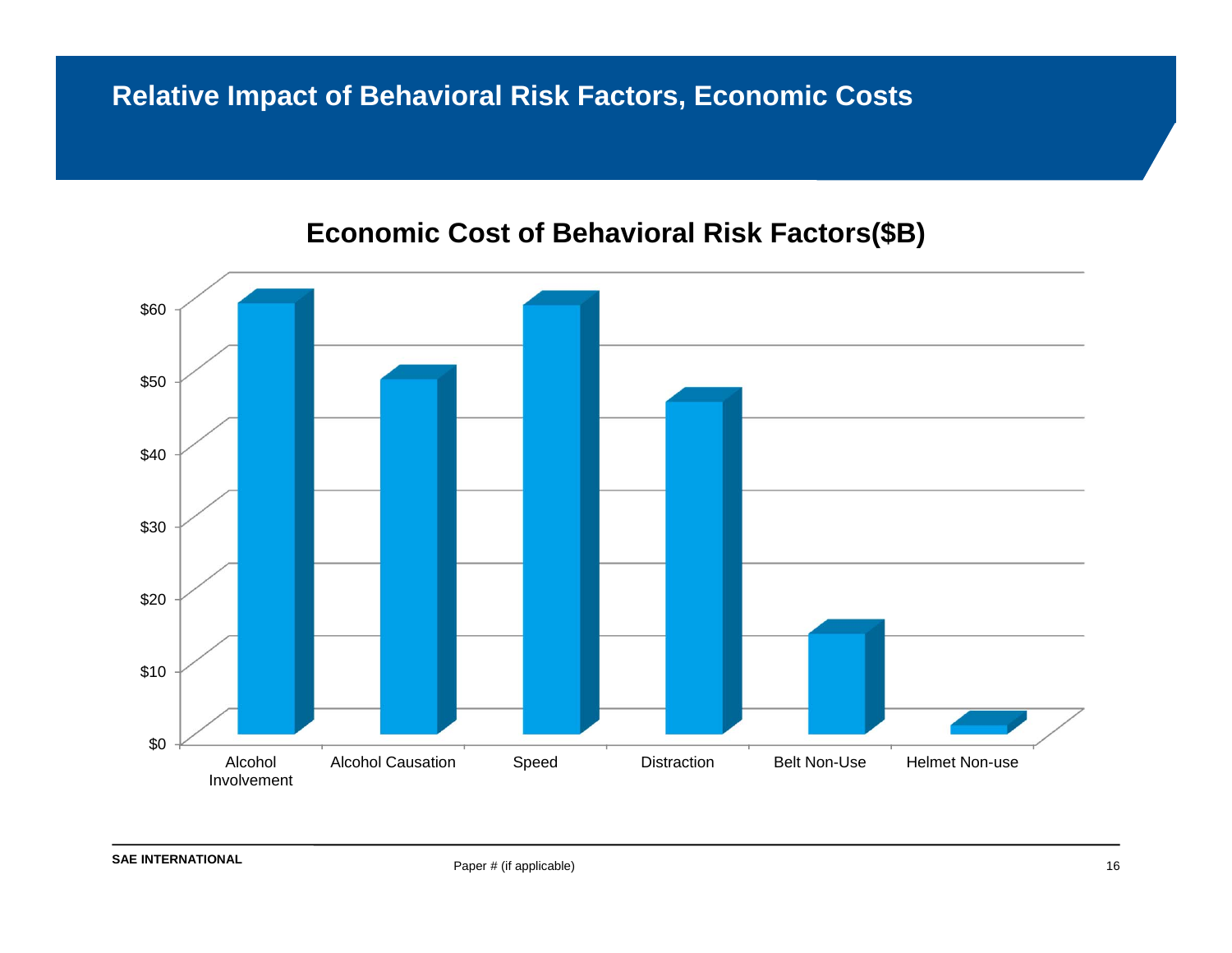### **Relative Impact of Behavioral Risk Factors, Societal Harm**

#### **Comprehensive Cost of Behavioral Risk Factors(\$B)**

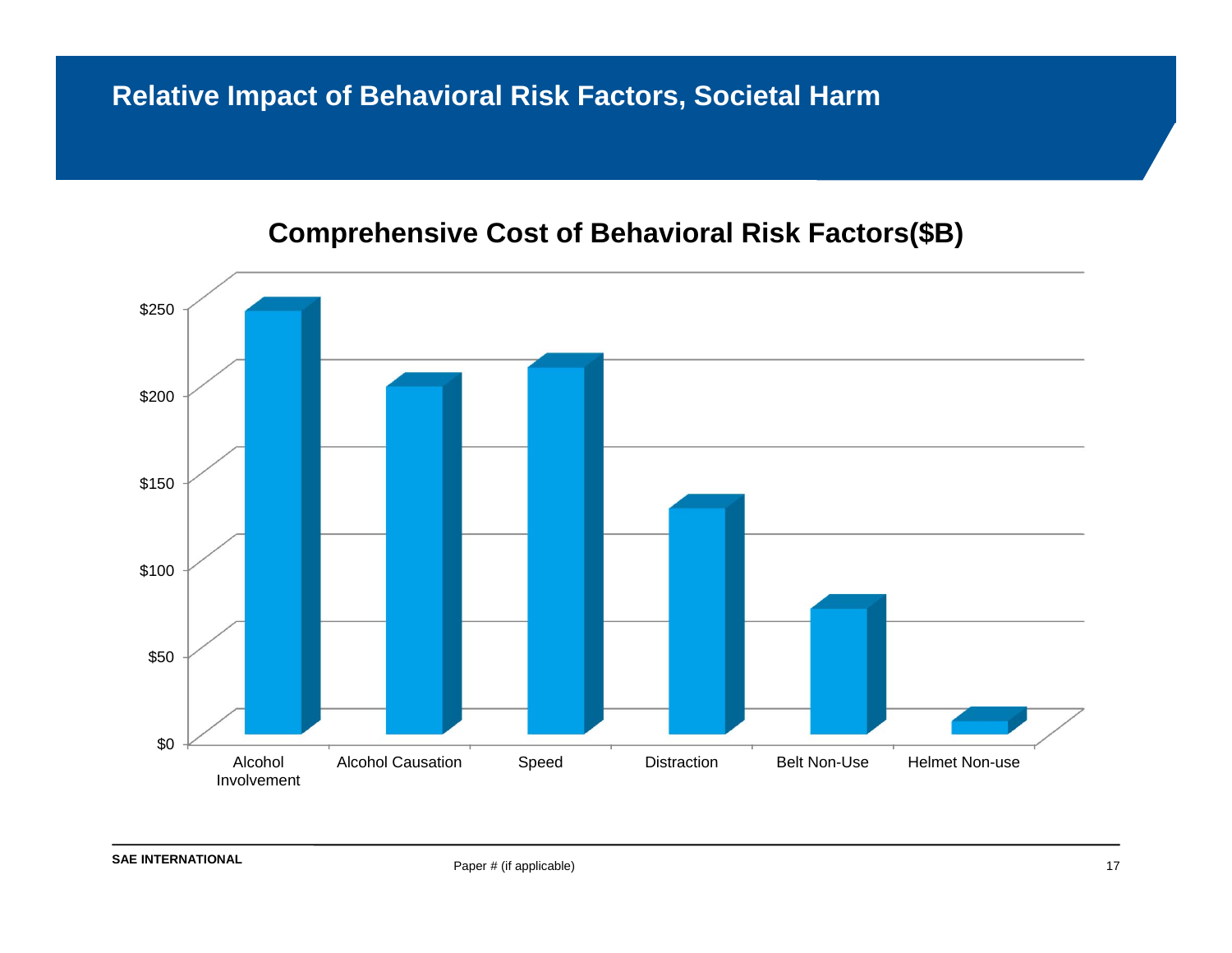### **Cost Summary**

|                                   | <b>Economic Cost</b> |         | <b>Comprehensive</b> |         |
|-----------------------------------|----------------------|---------|----------------------|---------|
|                                   | (millions of         |         | Cost (millions of    |         |
|                                   | 2010\$)              | % Total | 2010\$)              | % Total |
| <b>Outcome Severity:</b>          |                      |         |                      |         |
| <b>Fatalities</b>                 | \$46,163             | 16.7%   | \$301,809            | 34.7%   |
| <b>Nonfatal Injuries</b>          | \$146,347            | 52.8%   | \$484,506            | 55.6%   |
| <b>PDO Vehicles</b>               | \$71,480             | 25.8%   | \$71,480             | 8.2%    |
| <b>Uninjured (MAISO)</b>          | \$13,030             | 4.7%    | \$13,030             | 1.5%    |
| <b>Total</b>                      | \$277,020            | 100.0%  | \$870,826            | 100.0%  |
|                                   |                      |         |                      |         |
| <b>Adverse Driver Behavior:</b>   |                      |         |                      |         |
| <b>Seat Belt Non-use</b>          | \$13,819             | 5.0%    | \$71.984             | 8.3%    |
| <b>Helmet non-use</b>             | \$1,251              | 0.5%    | \$7,606              | 0.9%    |
| <b>Distraction</b>                | \$45,763             | 16.5%   | \$129,452            | 14.9%   |
| <b>Alcohol Involvement</b>        | \$59,362             | 21.4%   | \$242,602            | 27.9%   |
| <b>Alcohol Causation</b>          | \$48,858             | 17.6%   | \$199,346            | 22.9%   |
| <b>Speed</b>                      | \$59,078             | 21.3%   | \$210,342            | 24.2%   |
|                                   |                      |         |                      |         |
| <b>Non-Occupants:</b>             |                      |         |                      |         |
| <b>Motorcycles</b>                | \$13,537             | 4.9%    | \$66,380             | 7.6%    |
| <b>Pedestrian/Cyclist</b>         | \$19,443             | 7.0%    | \$91,150             | 10.5%   |
|                                   |                      |         |                      |         |
| <b>Crash Types:</b>               |                      |         |                      |         |
| <b>Roadway Departure Crashes</b>  | \$73,313             | 26.5%   | \$307,022            | 35.3%   |
| <b>Single Vehicle Crashes</b>     | \$88,605             | 32.0%   | \$357,052            | 41.0%   |
|                                   |                      |         |                      |         |
| <b>Crash Location:</b>            |                      |         |                      |         |
| <b>Interstate Highway Crashes</b> | \$27,983             | 10.1%   | \$88,203             | 10.1%   |
| <b>Intersection Crashes</b>       | \$139,535            | 50.4%   | \$390,512            | 44.8%   |
| <b>Urban roadways</b>             | \$170,553            | 61.6%   | \$491,064            | 56.4%   |
| <b>Rural roadways</b>             | \$106.467            | 38.4%   | \$379.762            | 43.6%   |